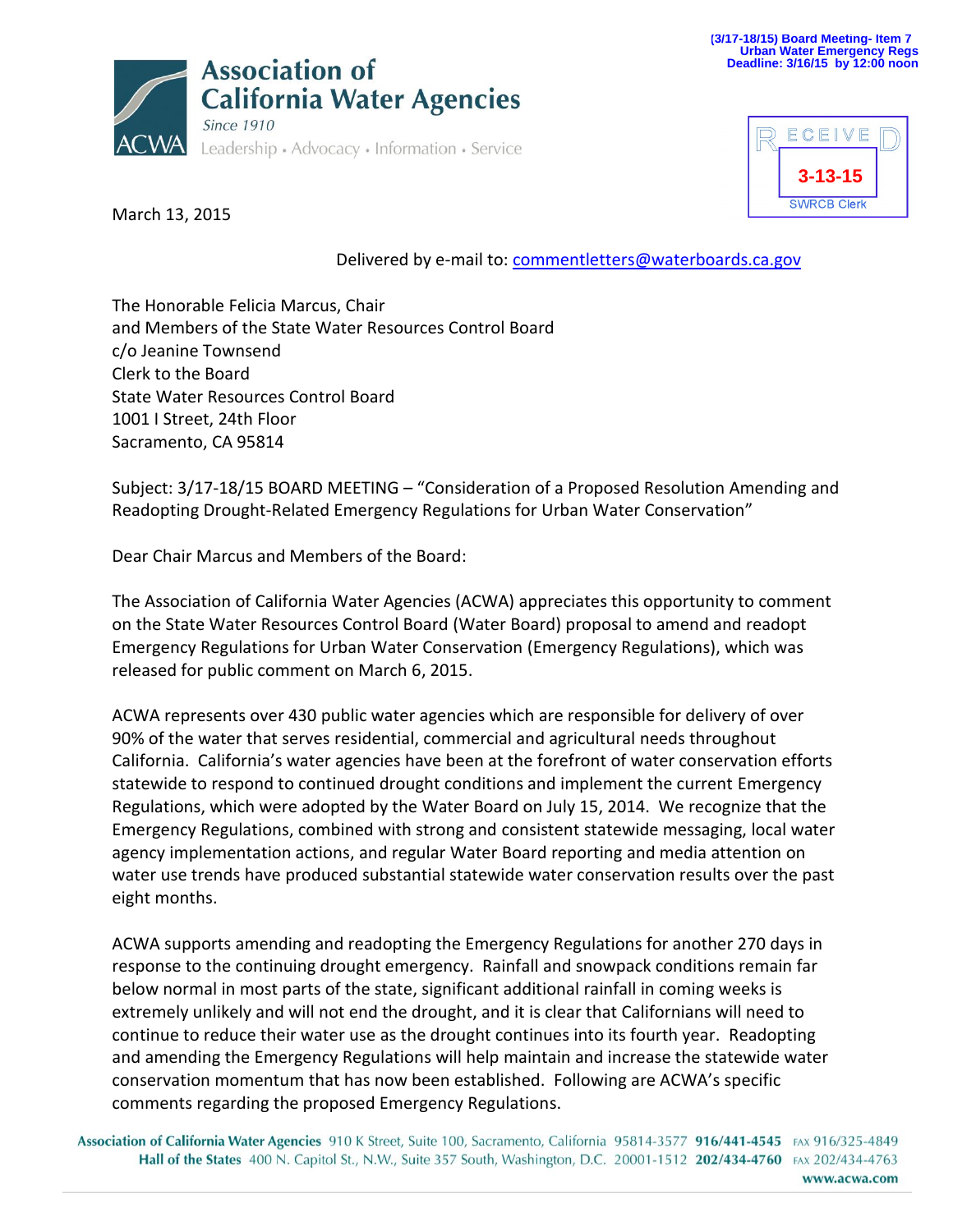The Honorable Felicia Marcus, Chair Page 2 of 3 March 12, 2015

### **Specific Comments on the Proposed Emergency Regulations**

### **Comment 1: Support for New End-User Requirements**

In general, ACWA supports the Emergency Regulations as proposed, including the new "enduser requirements" to prohibit outdoor irrigation during and just after measurable rainfall, prohibit serving drinking water except on request, and require a hospitality-sector notification to customers that they may choose not to have towels and linens laundered daily. These reasonable additional requirements are expected to result in additional water use reductions and will increase customer awareness of the severity of the continuing drought.

## **Comment 2: Support for Added Mandatory Actions by Urban Water Suppliers Regarding Leak Notification and Reporting**

ACWA also supports the additional mandatory actions by urban water suppliers to 1) notify customers of possible leaks, 2) provide monthly reporting on population served and residentialsector percentage, 3) provide descriptive statistics on compliance and enforcement efforts, and 4) report the number of days that outdoor irrigation is allowed. This information will contribute to the value of the Water Board's monthly reporting effort and is also expected to contribute to customer awareness.

## **Comment 3: Add Provision for Amendments to Water Shortage Contingency Plans and Provide Sufficient Time for Adoption**

ACWA continues to appreciate the Water Board's determination to implement the mandatory outdoor irrigation restrictions through the urban water suppliers' individual water shortage contingency plans. These plans are proven, locally relevant tools that provide the flexibility and adaptability necessary to implement the statewide provisions of the Water Board's Emergency Regulations. To ensure effective use of water shortage contingency plans, we recommend that the Water Board make two changes to the proposed Emergency Regulations.

**Recommended Change:** Urban water suppliers with water shortage contingency plans that do not currently include a mandatory restriction on the number of days that outdoor irrigation of ornamental landscapes of turf with potable water is allowed may choose to amend their plans to include such a mandatory restriction. ACWA recommends that section 865(b) (1) be amended to add an explicit provision to provide for such amendments to water shortage contingency plans to implement the Emergency Regulations and to allow 60 days for water suppliers to complete the adoption process.

**Recommended Change:** Water suppliers adopt changes to their water shortage contingency plans by resolution or ordinance through a process that requires notice and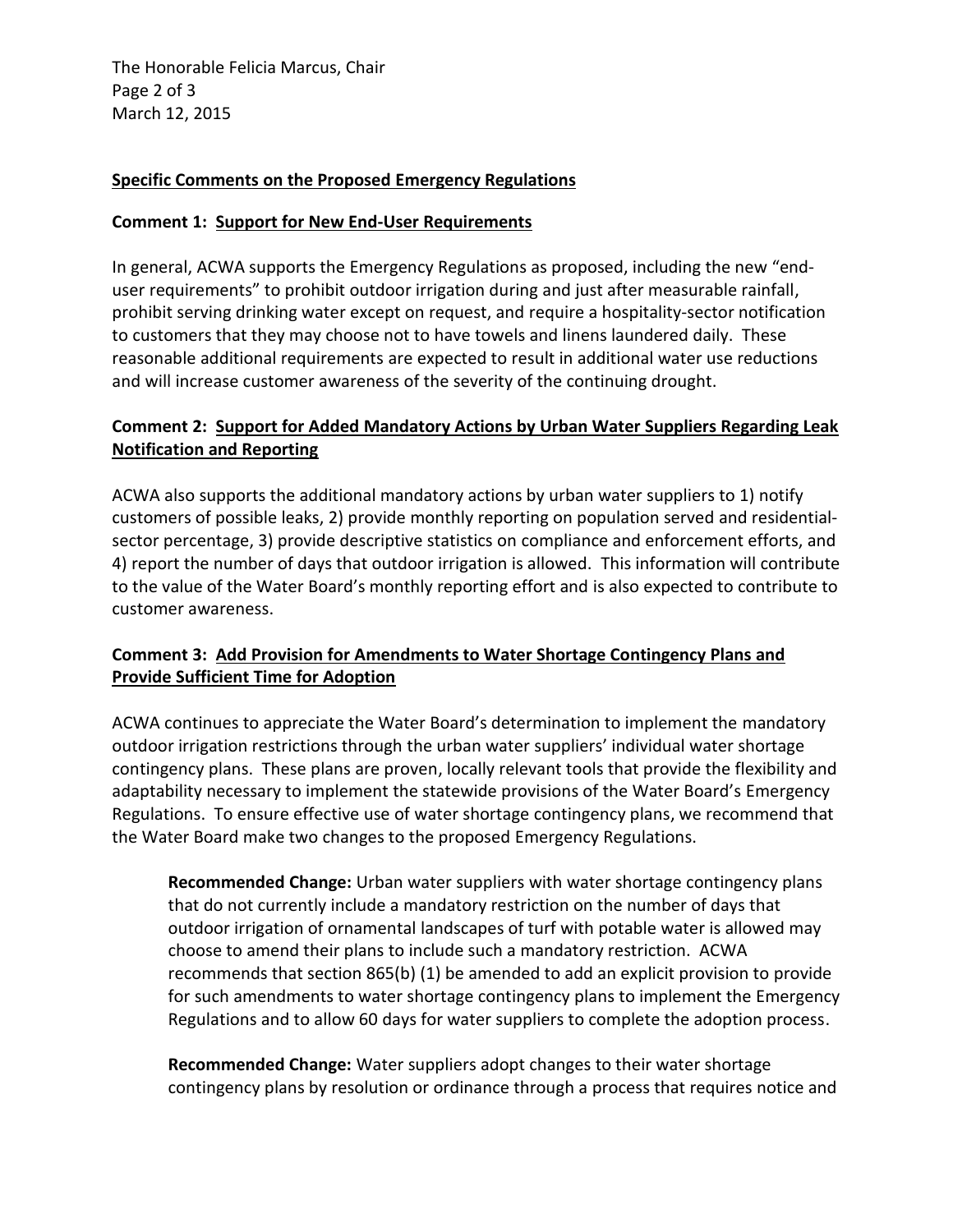The Honorable Felicia Marcus, Chair Page 3 of 3 March 12, 2015

> public hearing by a Board of Directors or City Council. This action generally cannot be completed within 30 days as proposed in the Emergency Regulations. ACWA recommends that water suppliers be afforded 60 days from the effective date of the Emergency Regulations to allow sufficient time to adopt the necessary changes to their water shortage contingency plan before the requirement of Section 865(c) to limit outdoor irrigation becomes effective. A similar change from 30 to 60 days should be made in Section 865(e) with regard to distributors of a public water supply that is not urban water supplier.

A copy of the Proposed Text of the Emergency Regulations which incorporates these proposed changes is attached.

Thank you for your consideration of these comments. ACWA will continue to work with the Water Board and its staff to assist urban water suppliers and water users to implement the provisions of the Emergency Regulations to help further reduce statewide water use in 2015. If you have any questions, please contact me at [daveb@acwa.com](mailto:daveb@acwa.com) or (916) 441-4545.

Sincerely,

DavidE. Bolland

David Bolland Special Projects Manager

cc: Mr. Tom Howard, Executive Director Ms. Caren Trgovcich, Chief Deputy Director Mr. Eric Oppenheimer, Director of the State Water Board's Office of Research, Planning and Performance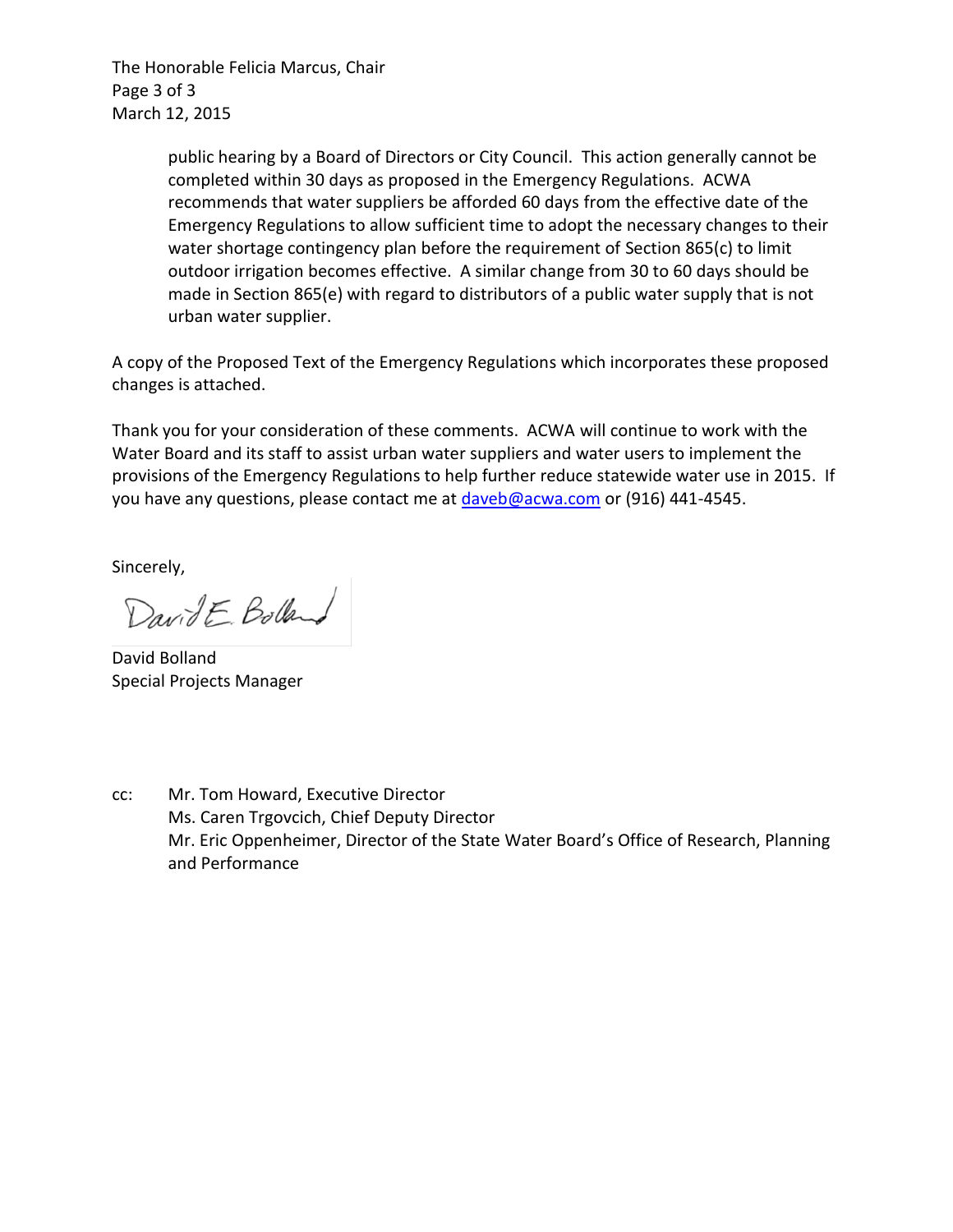# **ACWA Recommended Changes**

# **PROPOSED TEXT OF EMERGENCY REGULATIONS**

#### **Article 22.5. Drought Emergency Water Conservation**

Sec. 863 Findings of Drought Emergency

(a) The State Water Resources Control Board finds as follows:

(1) On January 17, 2014, the Governor issued a proclamation of a state of emergency under the California Emergency Services Act based on drought conditions;

(2) On April 25, 2014, the Governor issued a proclamation of a continued state of emergency under the California Emergency Services Act based on continued drought conditions;

(3) The drought conditions that formed the basis of the Governor's emergency proclamations continue to exist;

(4) The present year is critically dry and has been immediately preceded by two or more consecutive below normal, dry, or critically dry years; and

(5) The drought conditions will likely continue for the foreseeable future and additional action by both the State Water Resources Control Board and local water suppliers will likely be necessary to further promote conservation.

Authority: Wat. Code, § 1058.5. References: Wat. Code, §§ 102, 104, 105.

Sec. 864 End-User Requirements in Promotion of Water Conservation

(a) To promote water conservation, each of the following actions is prohibited, except where necessary to address an immediate health and safety need or to comply with a term or condition in a permit issued by a state or federal agency:

(1) The application of potable water to outdoor landscapes in a manner that causes runoff such that water flows onto adjacent property, non-irrigated areas, private and public walkways, roadways, parking lots, or structures;

(2) The use of a hose that dispenses potable water to wash a motor vehicle, except where the hose is fitted with a shut-off nozzle or device attached to it that causes it to cease dispensing water immediately when not in use;

(3) The application of potable water to driveways and sidewalks; and

(4) The use of potable water in a fountain or other decorative water feature, except where the water is part of a recirculating system.

(5) The application of potable water to outdoor landscapes during and up to 48 hours after measurable rainfall.

(6) The serving of drinking water other than upon request in eating or drinking establishments, including but not limited to restaurants, hotels, cafes, cafeterias, bars, or other public places where food or drink are served and/or purchased.

(b) To promote water conservation, operators of hotels and motels shall provide guests with the option of choosing not to have towels and linens laundered daily. The hotel or motel shall prominently display notice of this option in each bathroom using clear and easily understood language.

(c) The taking of any action prohibited in subdivision (a) or the failure to take any action required in subdivision (b), in addition to any other applicable civil or criminal penalties, is an infraction, punishable by a fine of up to five hundred dollars (\$500) for each day in which the violation occurs.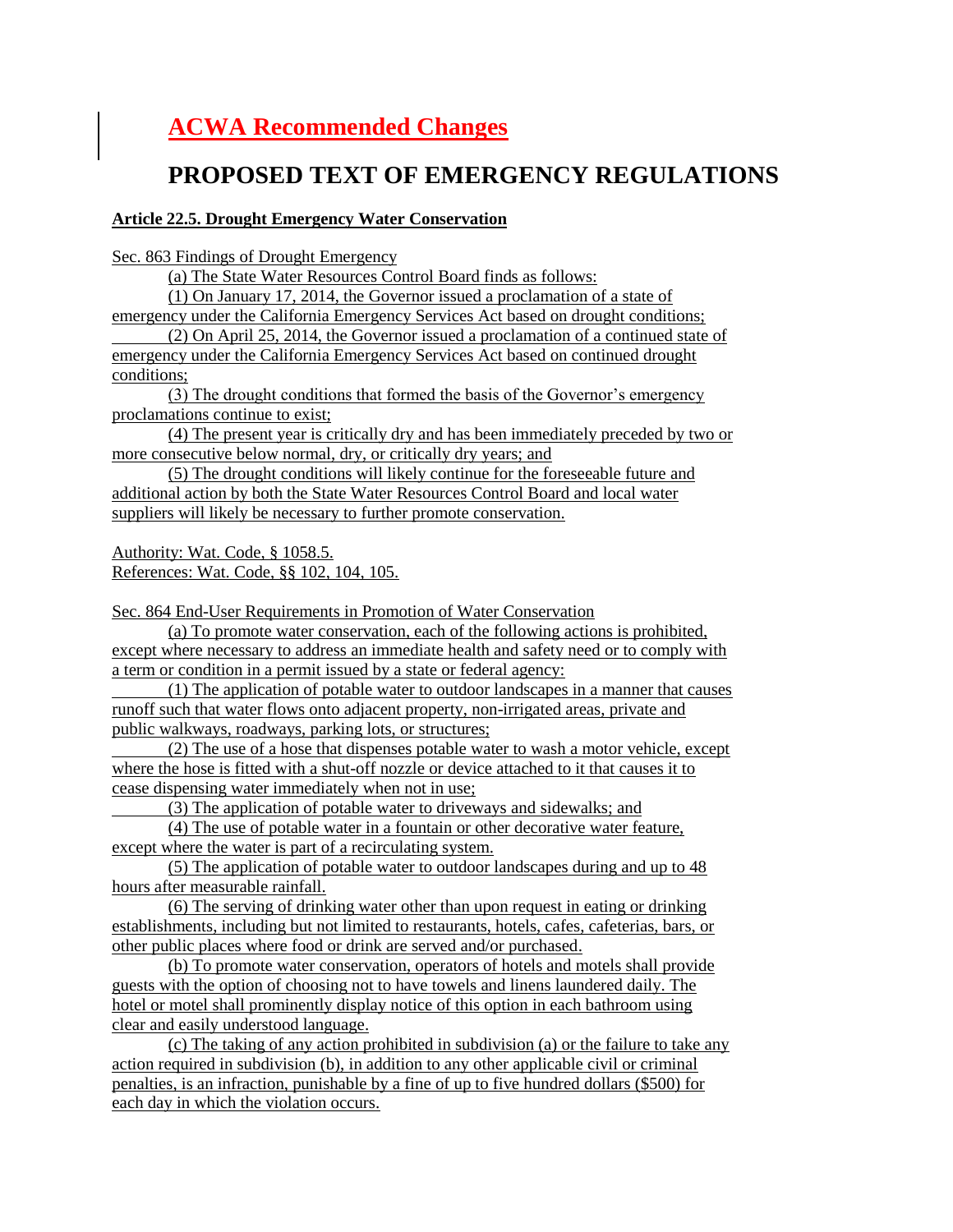## **PROPOSED TEXT OF EMERGENCY REGULATIONS**

Authority: Wat. Code, § 1058.5. References: Wat. Code, §§ 102, 104, 105.

Sec. 865 Mandatory Actions by Water Suppliers

(a) The term "urban water supplier," when used in this section, refers to a supplier that meets the definition set forth in Water Code section 10617, except it does not refer to suppliers when they are functioning solely in a wholesale capacity, but does apply to suppliers when they are functioning in a retail capacity.

(b)(1) To promote water conservation, each urban water supplier shall implement all requirements and actions of the stage of its water shortage contingency plan that includes mandatory restrictions on the number of days that outdoor irrigation of ornamental landscapes or turf with potable water is allowed $\tau$ , or shall amend its water shortage contingency plan to include mandatory restrictions on the number days that outdoor irrigation of ornamental landscapes or turf with potable water is allowed and implement these restrictions within sixty (60) days. Urban water suppliers with approved alternate plans as described in subdivision (b)() (2) are exempted from this requirement.

(2) An urban water supplier may submit a request to the Executive Director for approval of an alternate plan that includes allocation-based rate structures that satisfies the requirements of chapter 3.4 (commencing with section 370) of division 1 of the Water Code, and the Executive Director may approve such an alternate plan upon determining that the rate structure, in conjunction with other measures, achieves a level of conservation that would be superior to that achieved by implementing limitations on outdoor irrigation of ornamental landscapes or turf with potable water by the persons it serves to no more than two days per week.

(c) To promote water conservation, each urban water supplier that does not have a water shortage contingency plan that restricts the number of days that outdoor irrigation of ornamental landscapes and turf with potable water is allowed, or has been notified by the Department of Water Resources that its water shortage contingency plan does not meet the requirements of Water Code section 10632 shall, within  $\frac{\text{third}}{\text{third}}(30)$  sixty (60) days, limit outdoor irrigation of ornamental landscapes or turf with potable water by the persons it serves to no more than two days per week.

(d) In furtherance of the promotion of water conservation each urban water supplier shall:

(1) Provide prompt notice to a customer whenever the supplier obtains information that indicates that a leak may exist within the end-users exclusive control.

(2) Prepare and submit to the State Water Resources Control Board by the 15th of each month a monitoring report on forms provided by the Board. The monitoring report shall include the amount of potable water the urban water supplier produced, including water provided by a wholesaler, in the preceding calendar month and shall compare that amount to the amount produced in the same calendar month in 2013. The monitoring report shall specify the population served by the urban water supplier, the percentage of water produced that is used for the residential sector, descriptive statistics on water conservation compliance and enforcement efforts, and the number of days that outdoor irrigation is allowed. The monitoring report shall also estimate the gallons of water per person per day used by the residential customers it serves.